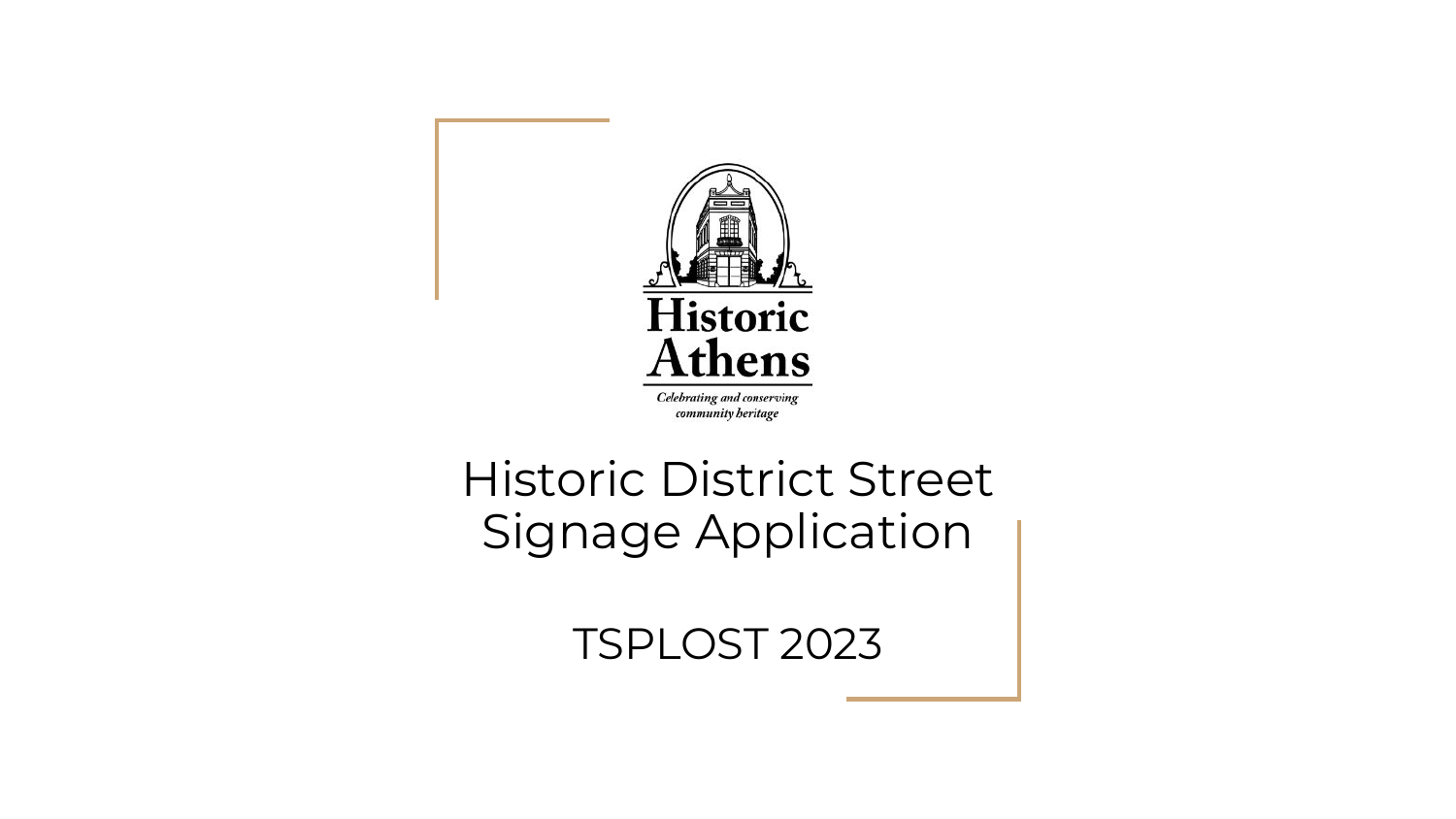## Closing the Equity Gap

This initiative will assist with way-finding throughout Athens historic districts, equitable identification of the historic districts, and celebration of local heritage that represents our complete community.

Our goals are to:

- $\triangleright$  equitably identify our historic districts for pedestrian and auto traffic.
- $\triangleright$  allow residents and quests to better appreciate and honor our varied local history.
- $\triangleright$  tell stories ranging from the classical to the vernacular for their contributions to our shared story.
- $\triangleright$  promote events that celebrate Athens' unique past and signify our collective appreciation for the individuals and architecture that came before us.
- $\triangleright$  raise awareness for both residents and quests of the designation that lends to the historic integrity of our residential neighborhoods and commercial downtown district.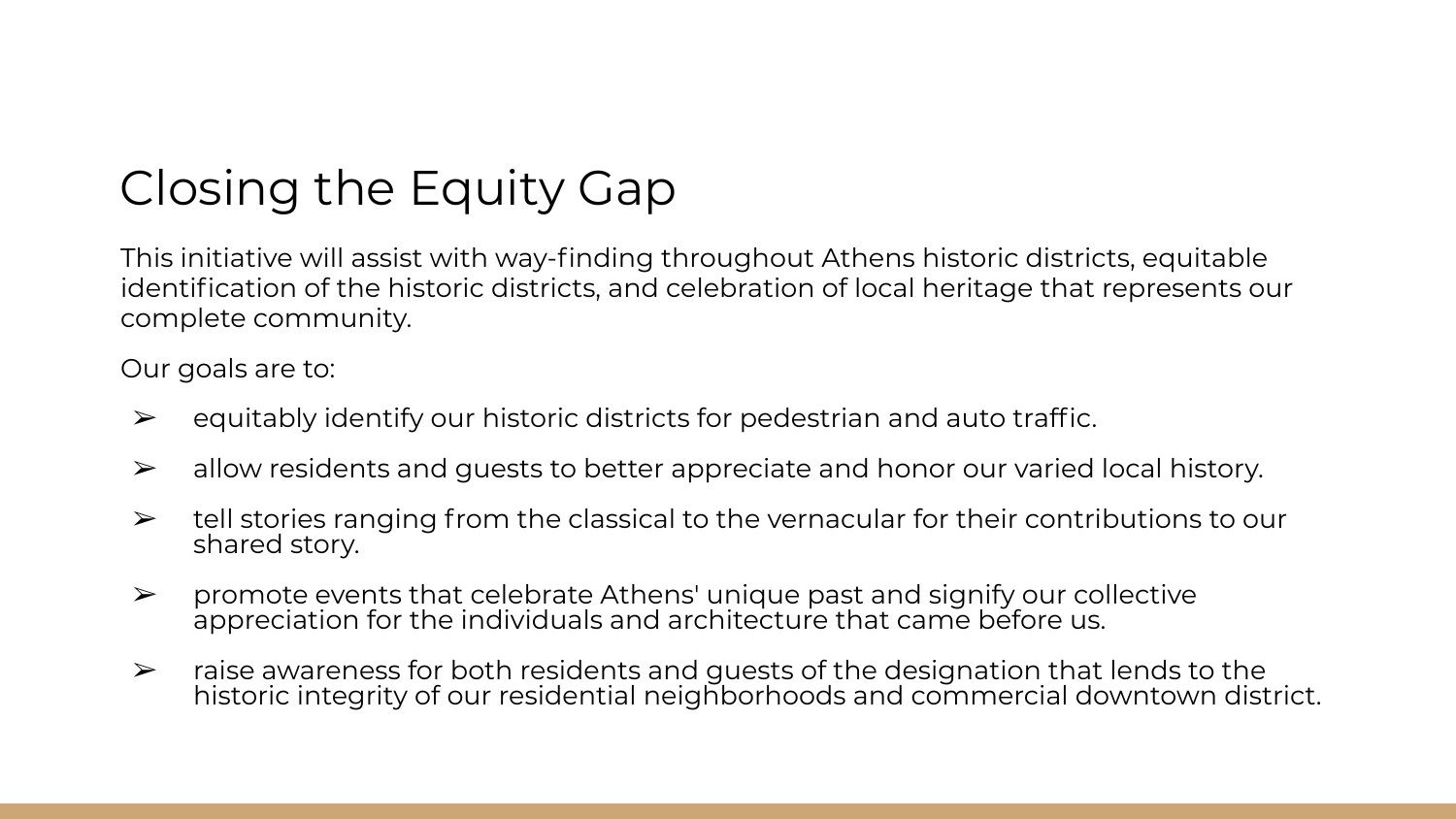# Improving Equitability of Capital Improvements

Equitable installation in of the 17 historic districts:

- $\triangleright$  guarantees thorough representation across all economic divides, while telling a complete and inclusive story for any and all within the historic districts.
- $\triangleright$  avoids favoritism or the impression that one chapter of history is more or less important than others.

The signs will be uniform so that they may be used across all districts, current and future.

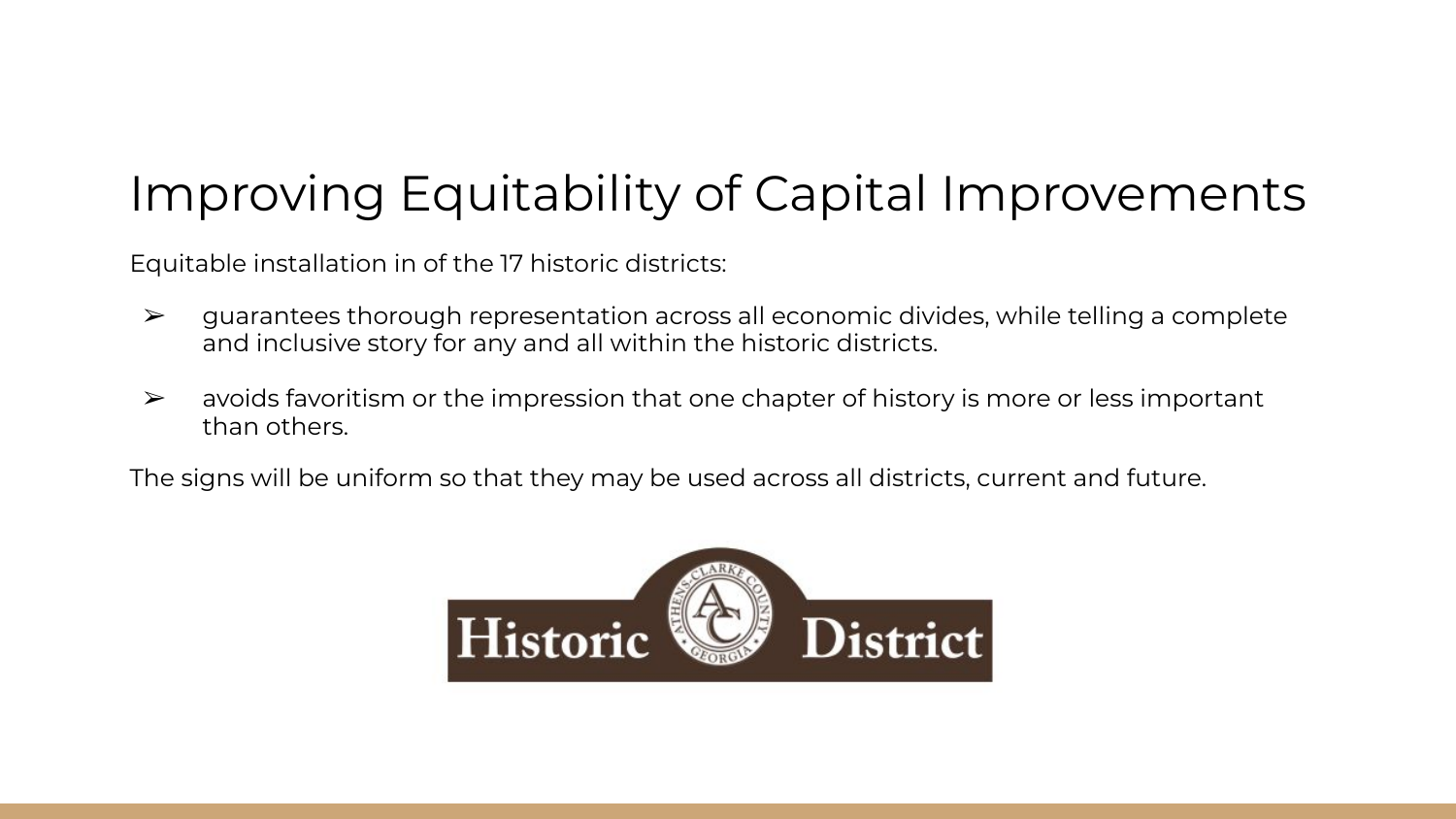### Triple Bottom Line

Historic District signage installed on existing infrastructure will:

- $\triangleright$  assist with pedestrian and vehicular wayfinding, advance the economic prosperity of the tourism industry, and elevate appreciation for our local historic districts.
- $\triangleright$  ensure that each neighborhood is represented and celebrated for its varied contributions to our shared story.
- $\triangleright$  encourage Neighborhood pride, pride of ownership, and the potential to unlock further interest in Athens local history.
- $\triangleright$  increase social well-being by way of clear demarcations of historic districts, increased tourism opportunities.
- $\triangleright$  be installed on existing sign posts and so will not involve any additional construction resources.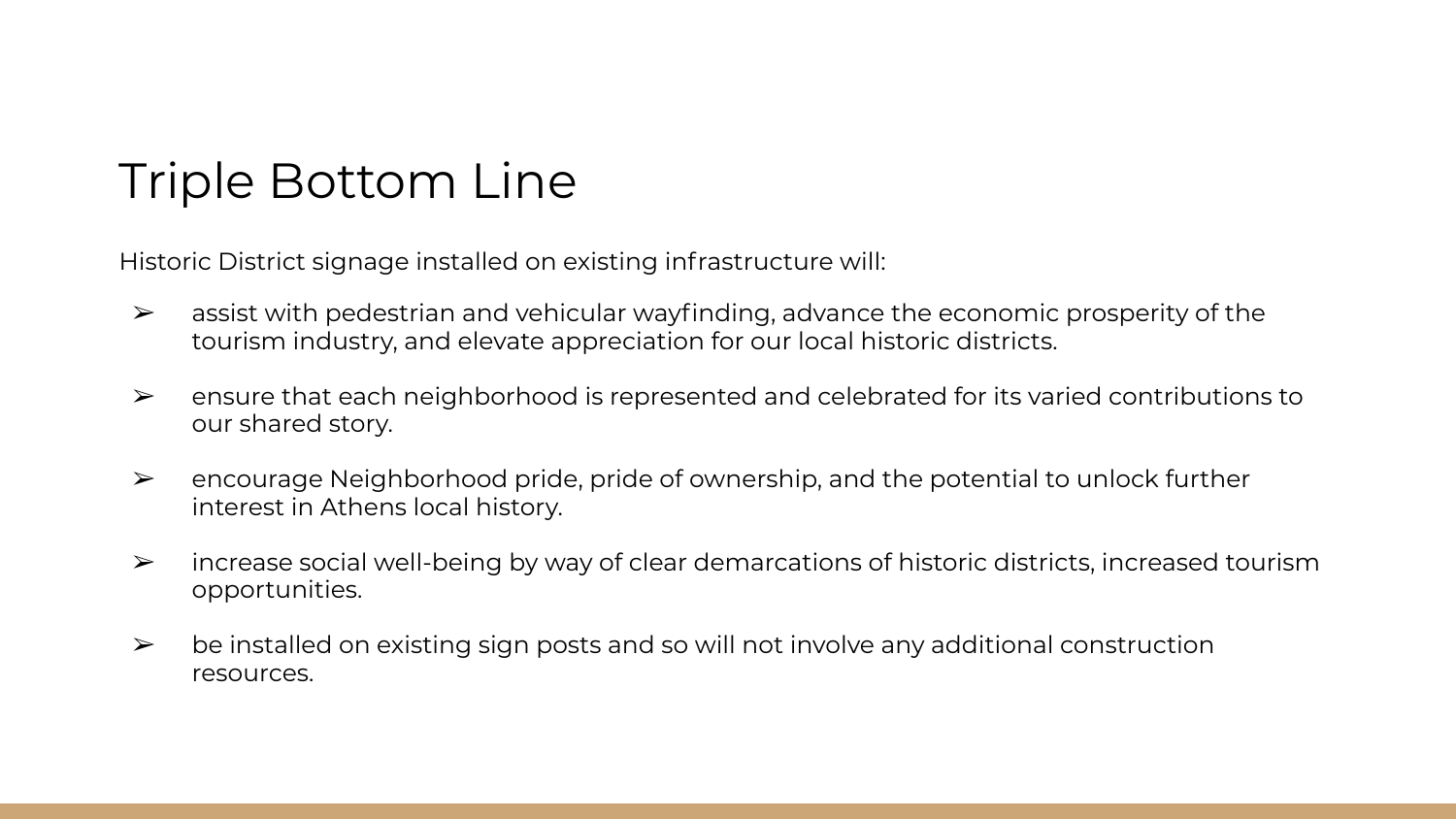## Historic District Signage Installation Examples



#### Bracket Styles and Sign Dimensions